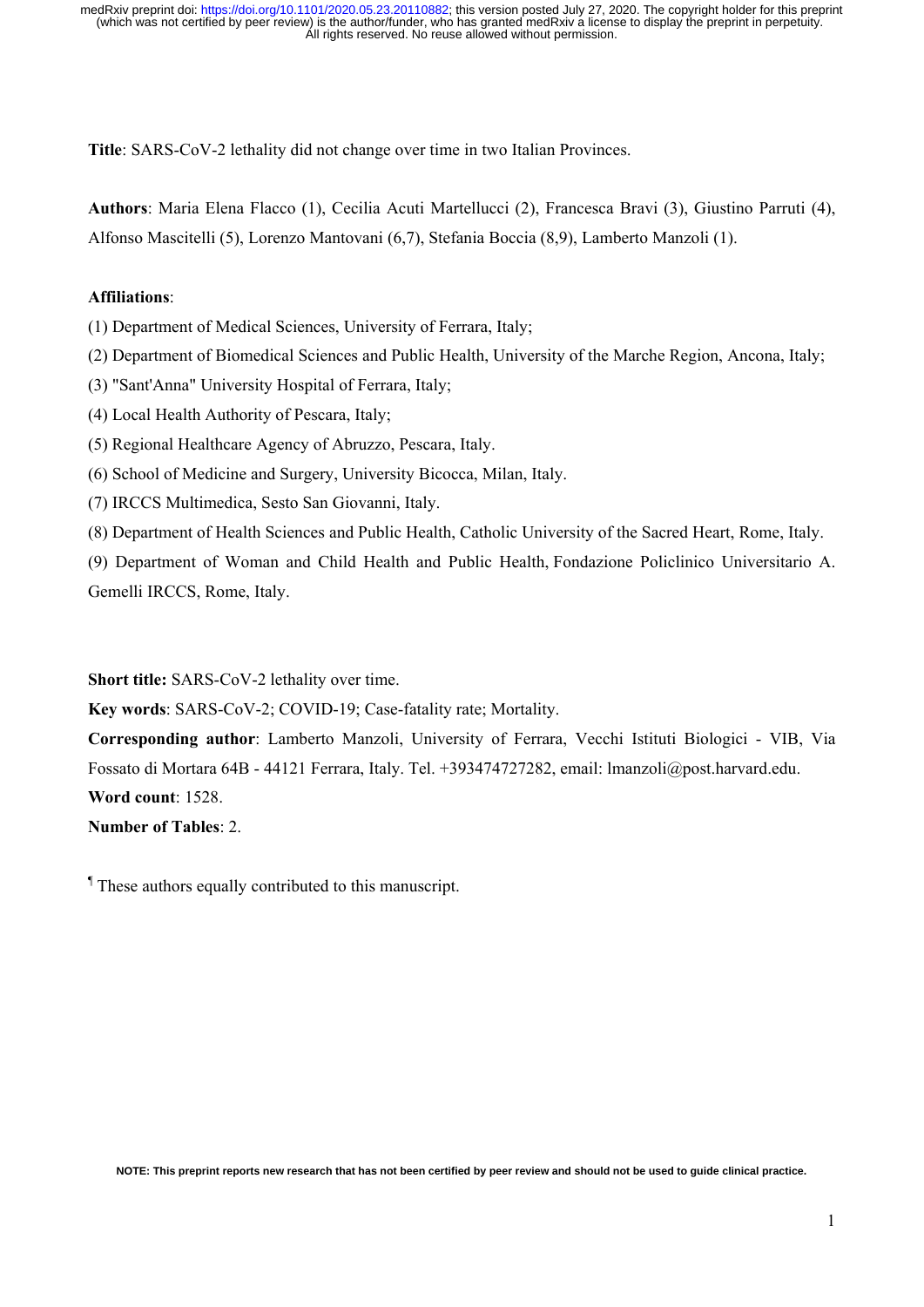## **Abstract**

## **Background**

Some experts recently reported that SARS-CoV-2 lethality decreased considerably, but no evidence is yet available. This retrospective cohort study aimed to evaluate whether SARS-CoV-2 case-fatality rate decreased with time, adjusting for several potential confounders.

## **Methods**

We included all subjects diagnosed with SARS-CoV-2 infection in Ferrara and Pescara provinces, Italy. Information were collected from local registries, clinical charts, and electronic health records. We compared the case-fatality rate (after ≥28 days of follow-up) of the subjects diagnosed during April and March, 2020. We used Cox proportional hazards analysis and random-effect logistic regression, adjusting for age, gender, hypertension, type II diabetes, major cardiovascular diseases (CVD), chronic obstructive pulmonary diseases (COPD), cancer and renal disease.

### **Results**

The sample included 2493 subjects (mean age 58.6y; 47.7% males). 258 persons deceased, after a mean of 16.1 days of follow-up. The mean age of those who died substantially increased from March (78.1 $\pm$ 11.0y) to April (84.3±10.2y). From March to April, the case-fatality rate did not decrease in the total sample (9.5% versus 12.1%; adjusted hazard ratio 0.93; 95% Confidence Interval: 0.71-1.21; p=0.6), and in any age-class.

## **Conclusions**

In this sample, SARS-CoV-2 case-fatality rate did not decrease over time, in contrast with recent claims of a substantial improvement of SARS-CoV-2 clinical management. The findings require confirmation from larger datasets.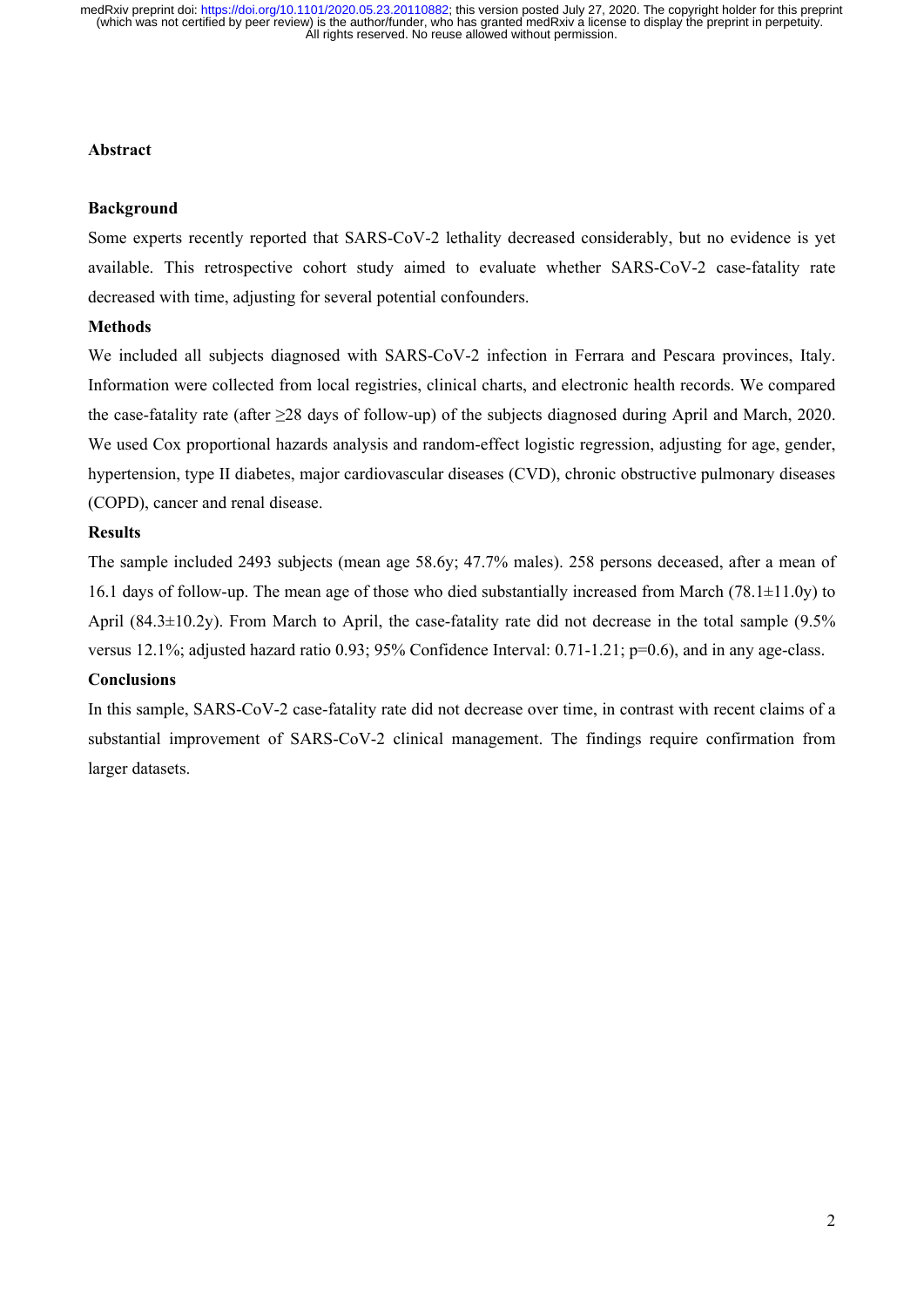## **Author summary**

# **Why was this study done?**

 Some experts recently reported that SARS-CoV-2 lethality decreased considerably, but no evidence is yet available.

## **What did the researchers do and find?**

- We carried out a retrospective cohort study on 2493 SARS-CoV-2 infected subjects from two Italian provinces, evaluating the potential variation of the case-fatality rate over time.
- From March to April, SARS-CoV-2 case-fatality rate did not decrease, overall and in any age-class.

# **What do these findings mean?**

 The therapies and clinical management of SARS-CoV-2 infected subjects did not determine a substantial change of the clinical course of the disease from March to April, 2020.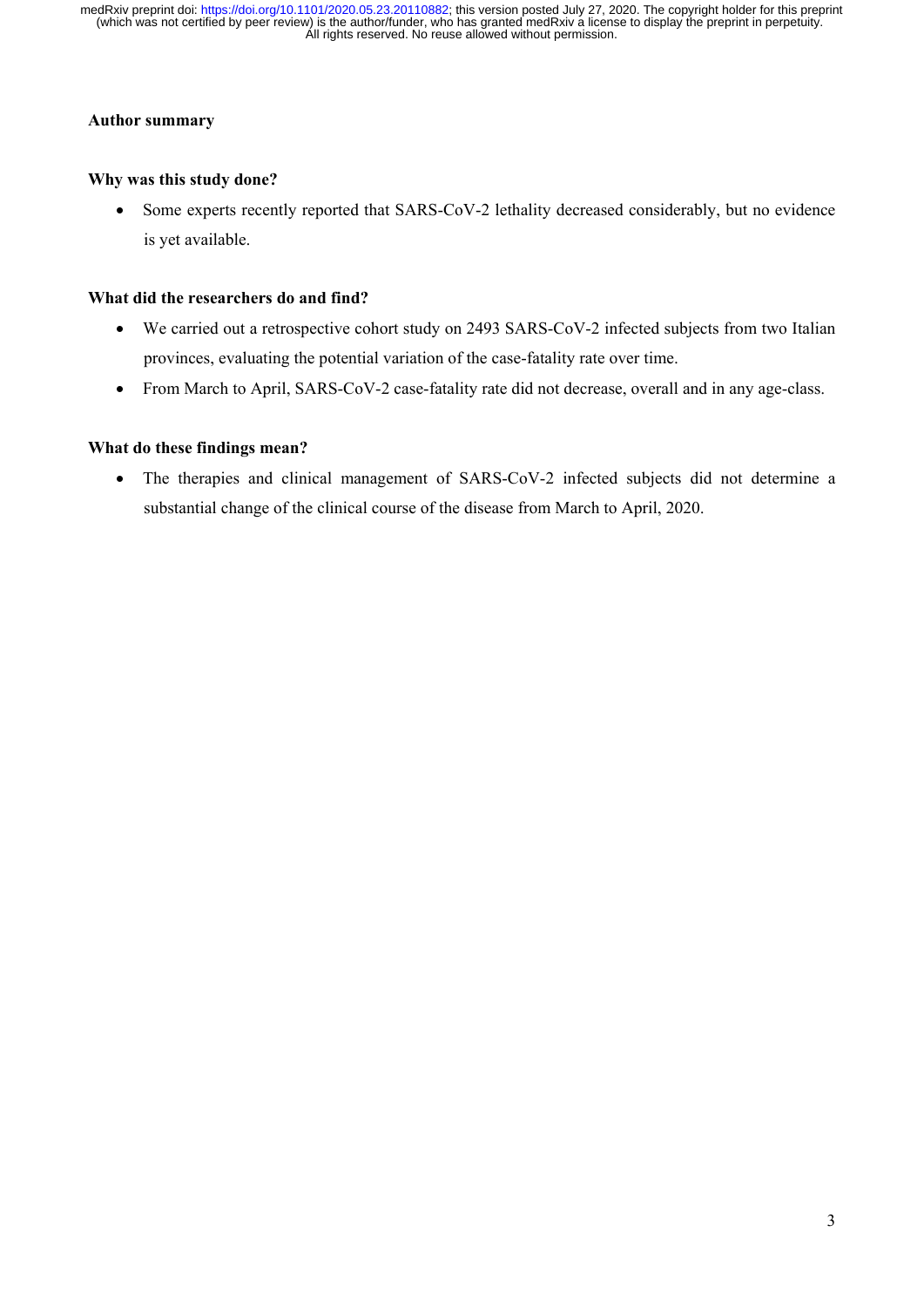# **Introduction**

As of mid-July, 2020, SARS-CoV-2 pandemic has caused more than 500,000 deaths worldwide [1], with largely discrepant case-fatality rates across countries (from <1% to 16%) [2], likely due to differences in population age structure [3, 4], variations in testing policies and case recording [5], and/or preparedness of the healthcare system, which in turn is affected by the intensity of the spread [4, 5].

Since the start of the pandemic, Italy has been among the countries with the highest death toll, with nearly 35,000 recorded deaths [1], and an estimated case-fatality rate of 14% [2], which peaked at 20% among the citizens aged  $\geq 80$  years [6].

In the last months, it has been suggested that SARS-CoV-2 lethality may have decreased, mostly as a consequence of more tailored therapeutic approaches [7-11]. Although the claims were made by physicians actively engaged in the care of infected patients, the available evidence is anecdotal or based upon casestudies.

We analysed the data of all infected cases in two Italian Provinces to evaluate whether SARS-CoV-2 casefatality rate decreased with time, adjusting for main potential confounders.

### **Methods**

This retrospective cohort study included all subjects with a diagnosed SARS-CoV-2 infection in the Provinces of Ferrara and Pescara, between March 3 (the onset date of the first cases), and May 3, 2020. All participants were followed up to May 31, 2020. All infections were diagnosed by the central laboratories of Ferrara University Hospital or Pescara Hospital through RT-PCR (Reverse transcription polymerase chain reaction) test on nasopharyngeal swabs, and were confirmed by the Italian National Institute of Health. Information on age, gender, and comorbidities of all participants were collected from local registries, clinical charts (for hospitalized patients), and through data-linkage with hospital discharge abstracts (Italian SDO) and the National database of drug prescription. Electronic databases were queried from the day of the diagnosis until January 1st, 2015. All data have been revised manually by two physicians (LM and MEF), and the following conditions have been included in the analyses: hypertension, type II diabetes, major cardiovascular diseases (heart failure, myocardial infarction and stroke - CVD), chronic obstructive pulmonary diseases (COPD, bronchitis, pneumonia, asthma, and emphysema), malignant tumors and renal disease. No additional data were requested or collected.

The study complies with the Declaration of Helsinki, the research protocol was approved by the Ethics Committee of the Emilia-Romagna Region (code 287, approved on March 24, 2020), and the requirement for informed consent was waived because of the retrospective and pseudo-anonymized nature of the data.

#### **Data Analysis**

We compared the case-fatality rate (fatal / confirmed cases) during the first 29 days after the index day (from March 3 to March 31) with that of the second half of the period (days 30-63; from April 1 to May 3). For the sake of simplicity, the second period, composed by April and a few days of May, will be defined as "April"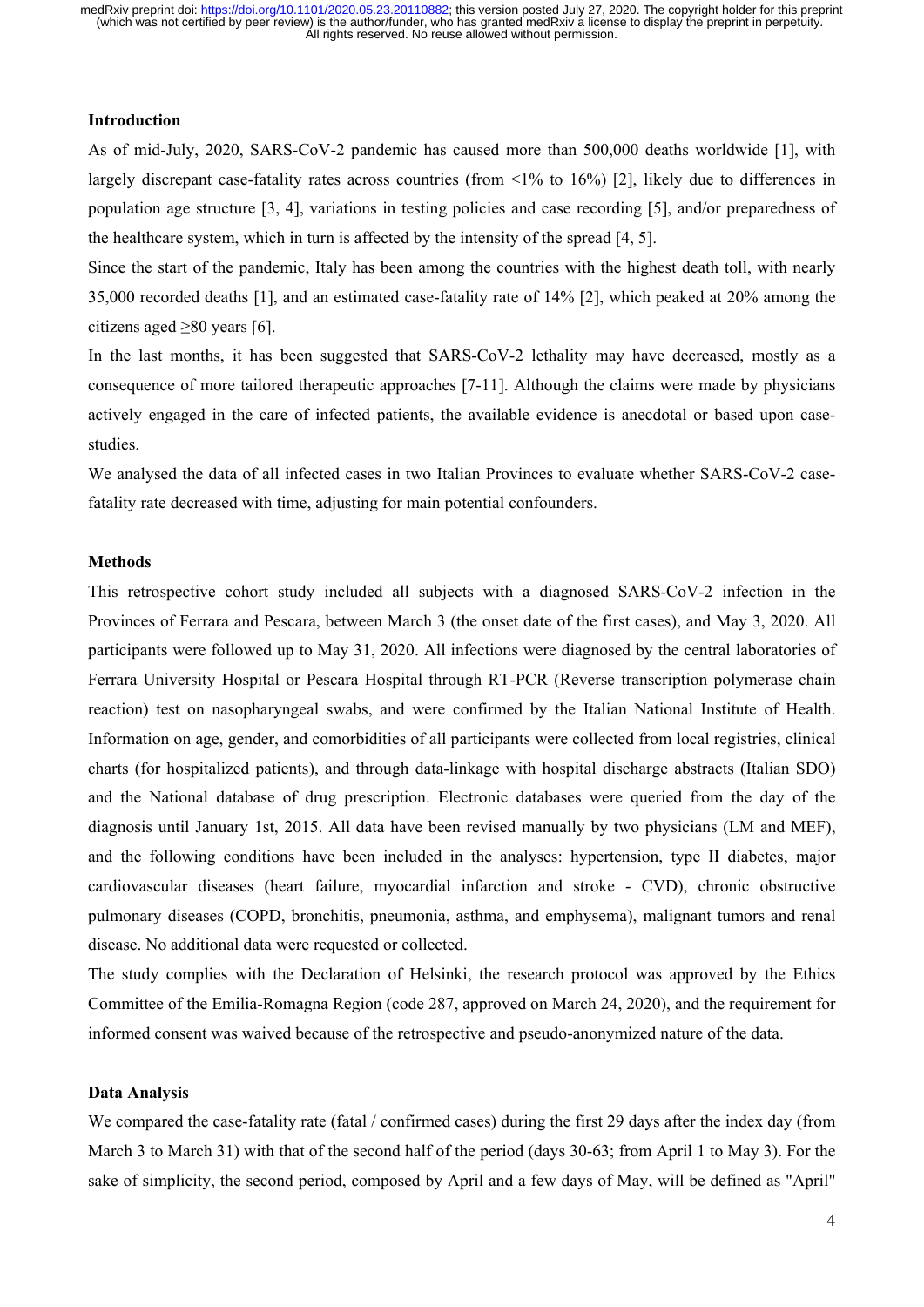from now on. The differences between the two periods were initially evaluated using t-test for continuous variables, and chi-squared test for categorical ones. The potential independent predictors of death were then evaluated using Cox proportional hazards analysis (censoring at May 31, to include ≥28 days of follow-up). All covariates were included a priori in the model in their original form, with the exception of age, which was treated as either continuous or ordinal, to explore the association between the outcome and several age classes. Schoenfeld's test was used to assess the validity of proportional hazards assumption, and Nelson-Aalen cumulative hazard estimates to check the validity of constant incidence ratios during the follow-up [12]. Using the data censored at 28 days of follow-up, a random-effect logistic regression was also fit, with province as the cluster unit. The same above criteria were used to build the final model. Missing data were <5% in all primary analyses; therefore, no missing imputation technique was adopted. Statistical significance was defined as a two-sided p-value<0.05, and all analyses were carried out using Stata, version 13.1 (Stata Corp., College Station, TX, 2014). The same analytical approach was adopted to assess a previous dataset [13], which was based upon the samples collected up to April 25, using a shorter, 10-days follow-up period. The present analyses have been updated with the new data and a longer, 28-days follow-up.

### **Results**

The sample consisted of 2493 subjects (mean age 58.6y; 47.7% males); of them, 33.0% were hypertensive, 13.0% diabetics, and 15.5% with CVD. Some of the characteristics of the sample significantly varied from March to April. Infected subjects were older by 3.1 years, and the proportion of females, diabetics, subjects with CVD, cancer and renal diseases significantly increased (Table 1).

Overall, 258 persons deceased (after a mean of 16.1 days of follow-up): 157 of the 1658 subjects diagnosed in March (9.5%), 101 of the 835 subjects diagnosed from April 1 to May 3 (12.1%). The mean age of those who died substantially increased: it was 78.1±11.0 for those diagnosed in March, 84.3±10.2 for those detected in April ( $p<0.001$ ). In March, 33 of those deceased were younger than 70 years, and 10 were younger than 60 years. In April, six deaths occurred in subjects younger than 70 years (two among those younger than 60y).

As shown in Table 2, in the overall sample the crude SARS-CoV-2 lethality significantly increased from March to April (from 9.5% to 12.1%;  $p=0.042$ ). The increase was significant among the males (from 9.9% to 15.8%; p=0.005), and those without hypertension (from 4.4% to 6.7%; p=0.040), diabetes (from 7.4% to 10.7%; p=0.005), COPD (from 8.5% to 11.1%; p=0.040) and cancer (from 8.7% to 11.3%; p=0.050). No significant change were observed among the other categories of subjects.

Multivariate Cox analysis did not confirm univariate results: adjusting for age, gender, hypertension, diabetes, CVD, COPD, cancer and renal disease, the hazard ratio (HR) of death of those diagnosed in April, as compared to March, was no more significant: 0.93 (95% Confidence Interval - CI: 0.71-1.21 - Table 2). From March to April, the risk of death did not significantly change in any subset of the sample, with the only exceptions of the females (adjusted HR: 0.65; 95% CI: 0.44-0.95) and diabetics (0.57; 0.34-0.94), whose risk significantly decreased (Table 2). The results of the random-effect logistic regression did not vary: overall,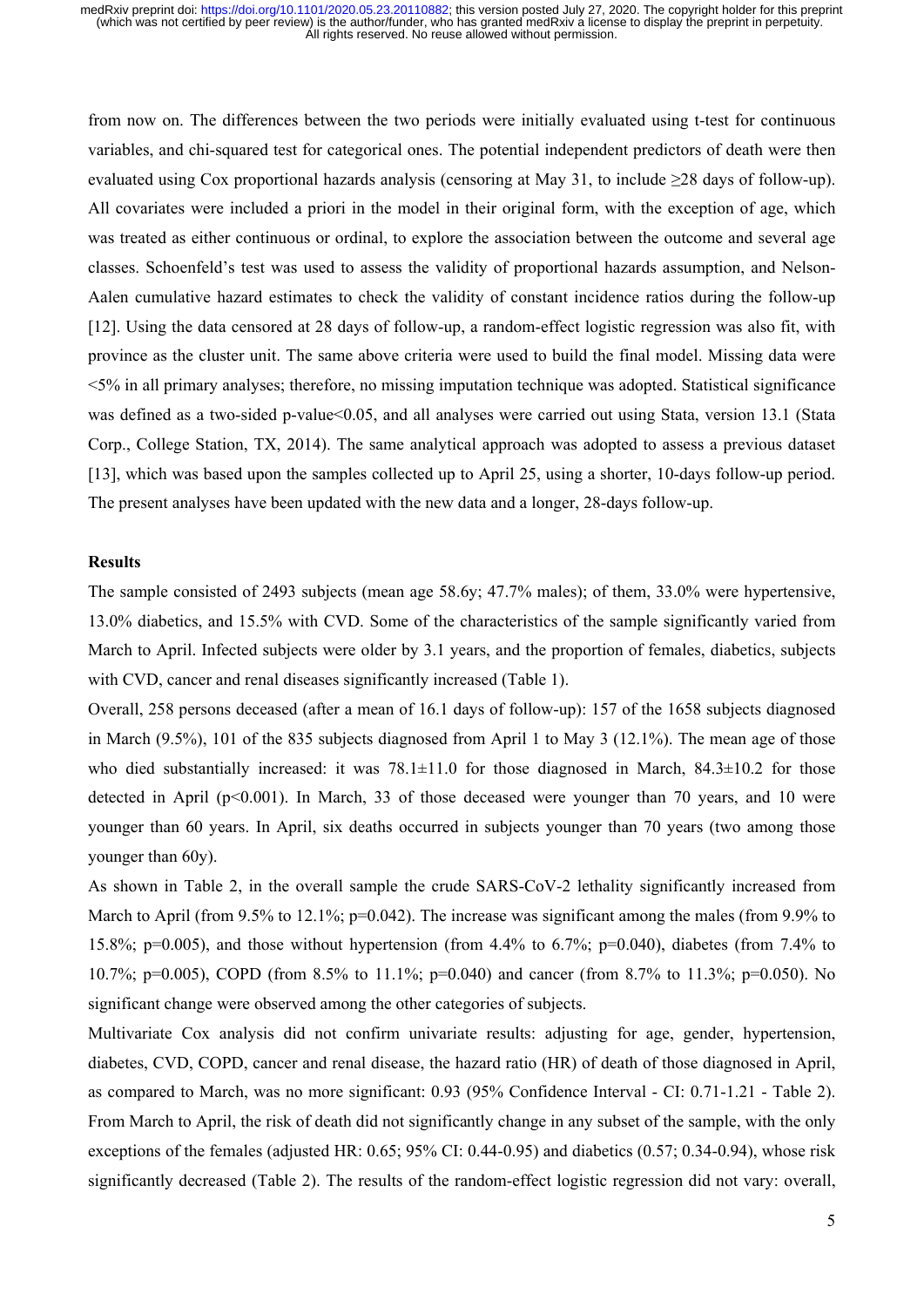the adjusted odds ratio of death at 28 days was 0.77 (95% CI: 0.55-1.07; p=0.12) for those diagnosed in April, as compared to the subjects detected in March.

### **Discussion**

In this sample from two Italian provinces, after adjusting for several potential confounders, SARS-CoV-2 case-fatality rate did not significantly decrease from March to April 2020, overall and in any age-class. The mortality trend throughout time was stable across all categories of risk, with the only exceptions of females and diabetics, both showing a significantly lower death rate in April, as compared to March.

Therefore, our data do not support the hypothesis of a decline in SARS-CoV-2 lethality, which has been first suggested by some clinicians [7-11], following a reduction in the number of severe cases requiring hospitalization or ICU support [14]. The above hypothesis, has been recently propelled by the results of a study showing a reduced viral load during the latest phases of the pandemic in the nasopharingeal swabs collected from hospitalized patients in Northern Italy [15]. The available data, however, were based upon a limited number of subjects, and the correlation between viral load and clinical outcome of COVID-19 was almost entirely speculative [15].

In fact, our data are in complete agreement with the available Italian data, showing a substantially stable raw case-fatality rate - approaching 13% over time [16]. It is worth considering, indeed, that none of the potential explanations to support a decline in virus lethality have been demonstrated so far [17]: less virulent virus strains have not been reported [9]; none of the treatments that have been gradually administered to the study participants during the course of the pandemic (including antivirals, low molecular weight heparin and monoclonal antibodies against inflammatory cytokines) has been proven effective to date [18] [19]; finally the healthcare system in the two provinces under study has never been overcrowded during the pandemic [20].

The present data are updating a previous, preliminary analysis [13], significantly expanding the sample and length of follow-up. Yet, they require confirmation from larger datasets across multiple countries, accounting for additional potential confounders (such as body mass index - which we initially did not include among the variables to collect, but later emerged as a significant predictor of death from COVID-19 [21, 22]), during time periods with a stable diagnostic capacity. In fact, in both the selected provinces the number of RT-PCR tests increased substantially from March to April [23], and it cannot be excluded that the proportions of undetected infections or unrecognized COVID-19 deaths were unbalanced over time.

 Acknowledging these caveats, our data provide the first evidence of a lack of a significant decrease of SARS-CoV-2 case-fatality rate between March and April, 2020, on a prospective sample, adjusting for several potential predictors of death. We trust that some of the many ongoing trials testing new therapies [24, 25] - starting from those reporting promising results on dexamethasone [26] - will determine a breakthrough in the clinical course of the pandemic.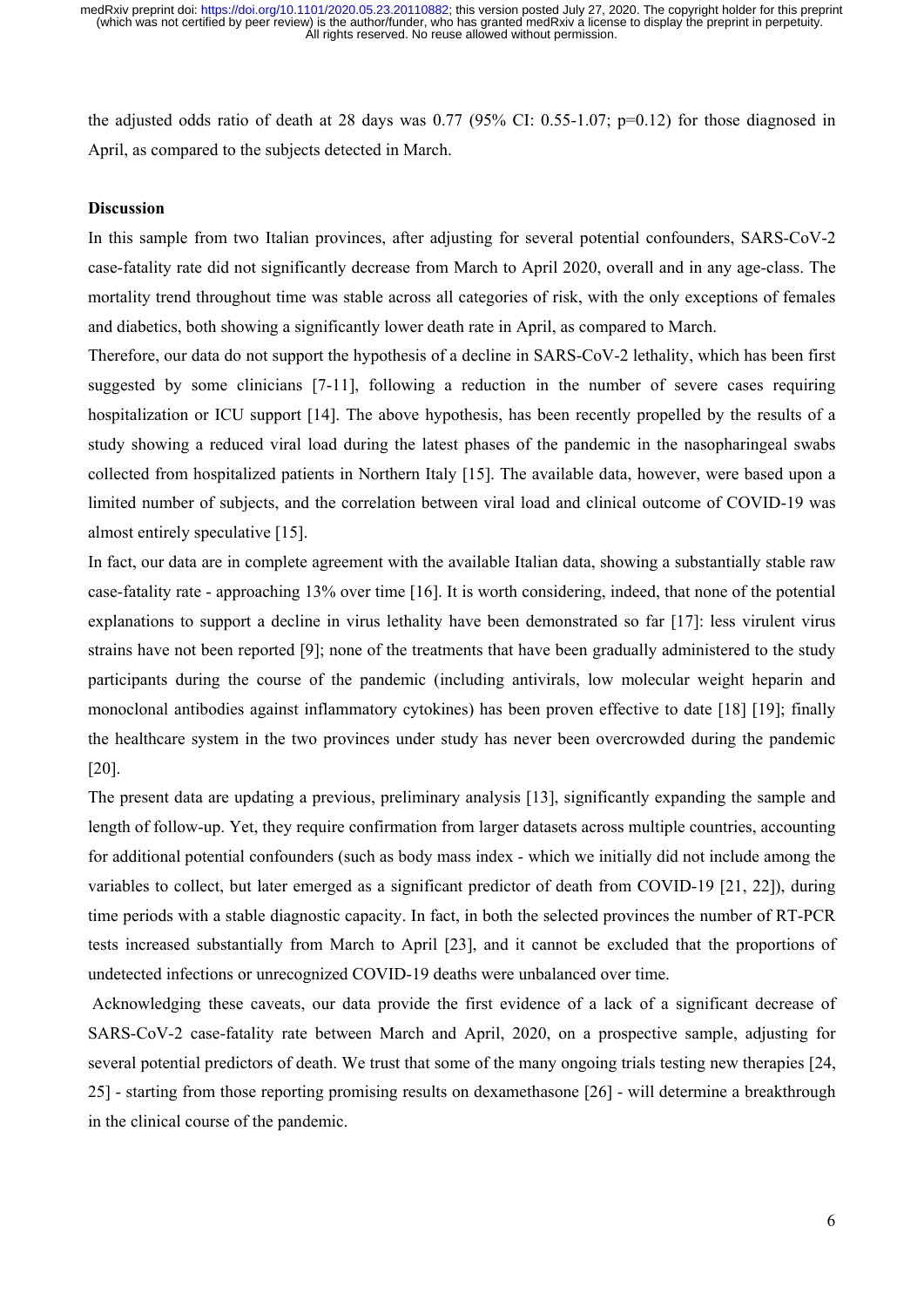# **Acknowledgments**

The authors are grateful to Dr. Giorgia Valpiani and Dr. Nicola Napoli for their help in data collection.

**Financial disclosure statement**: This work was not funded.

**Competing interests**: All authors declare that they have no potential conflict of interest.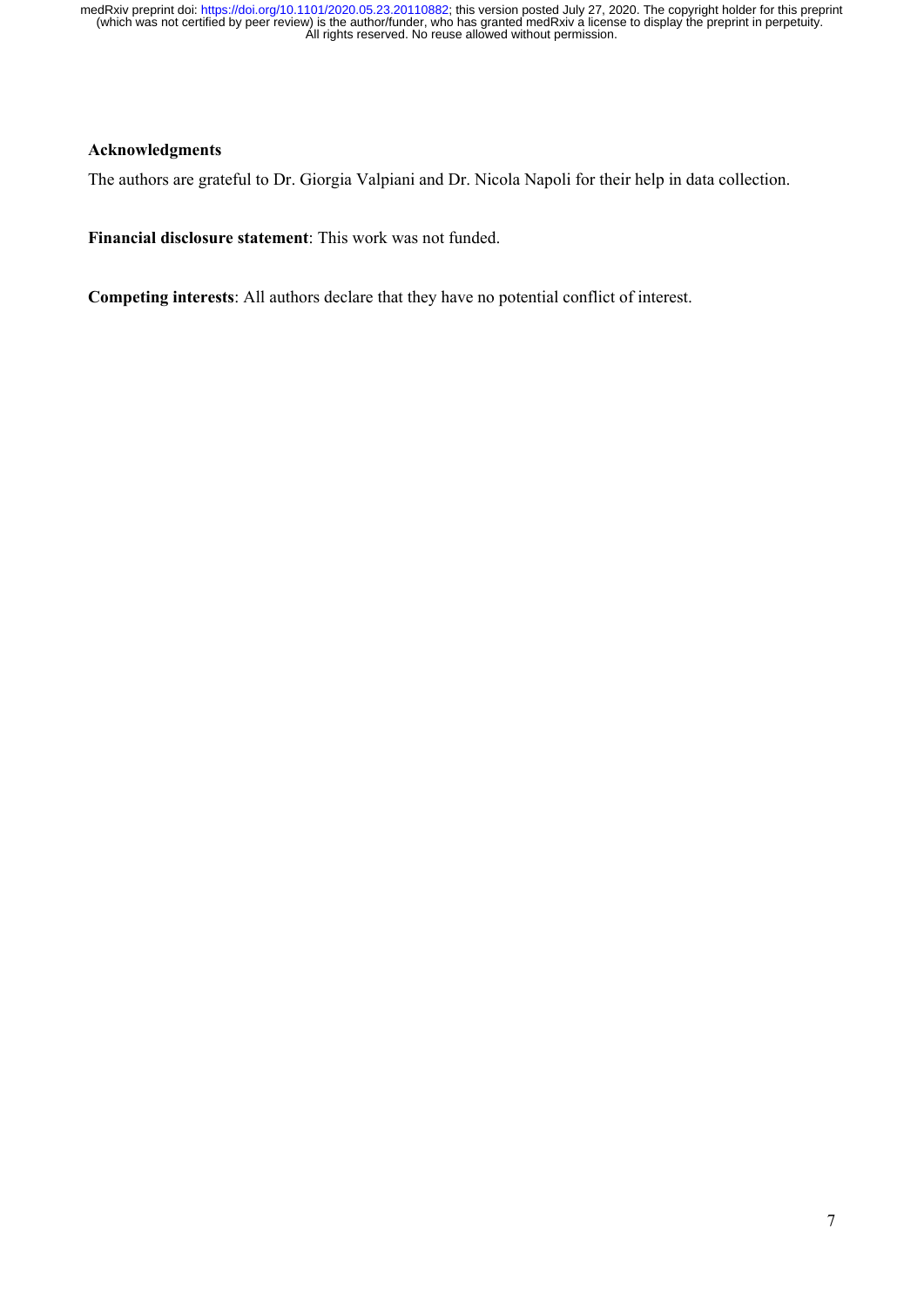### **References**

1. COVID-19 Coronavirus Outbreak [Internet]. Dadax. 2020 [cited March 14, 2020]. Available from: https://www.worldometers.info/coronavirus/.

2. Johns Hopkins University & Medicine. Coronavirus Resource Center - Mortality Analyses 2020 [May 16, 2020]. Available from: https://coronavirus.jhu.edu/data/mortality.

3. Dowd JB, Andriano L, Brazel DM, Rotondi V, Block P, Ding X, et al. Demographic science aids in understanding the spread and fatality rates of COVID-19. Proc Natl Acad Sci U S A. 2020;117(18):9696-8. Epub 2020/04/18. doi: 10.1073/pnas.2004911117

2004911117 [pii]. PubMed PMID: 32300018.

4. Boccia S, Ricciardi W, Ioannidis JPA. What Other Countries Can Learn From Italy During the COVID-19 Pandemic. JAMA internal medicine. 2020. Epub 2020/04/08. doi: 10.1001/jamainternmed.2020.1447. PubMed PMID: 32259190.

5. Iosa M, Paolucci S, Morone G. Covid-19: A Dynamic Analysis of Fatality Risk in Italy. Front Med. 2020;7:185. doi: 10.3389/fmed.2020.00185.

6. Onder G, Rezza G, Brusaferro S. Case-Fatality Rate and Characteristics of Patients Dying in Relation to COVID-19 in Italy. JAMA. 2020. Epub 2020/03/24. doi: 10.1001/jama.2020.4683 2763667 [pii]. PubMed PMID: 32203977.

7. Caramelo S, Ferreira M, Oliveiros B. Estimation of risk factors for COVID-19 mortality preliminary results [submitted]. MedRxiv2020.

8. Lockdown and mutations, the virus is losing its virulence, experts argue [Lockdown e 14 mutazioni, il virus si sta indebolendo]. Il Messaggero. May 7, 2020.

9. Tang X, Wu C, Li X, Song Y, Yao X, Wu X, et al. On the Origin and Continuing Evolution of SARS-CoV-2. National Science Review. 2020;nwaa036. doi: https://doi.org/10.1093/nsr/nwaa036.

10. Di Giambenedetto S, Ciccullo A, Borghetti A, Gambassi G, Landi F, Visconti E, et al. Off-label Use of Tocilizumab in Patients with SARS-CoV-2 Infection. Journal of medical virology. 2020. Epub 2020/04/17. doi: 10.1002/jmv.25897. PubMed PMID: 32297987.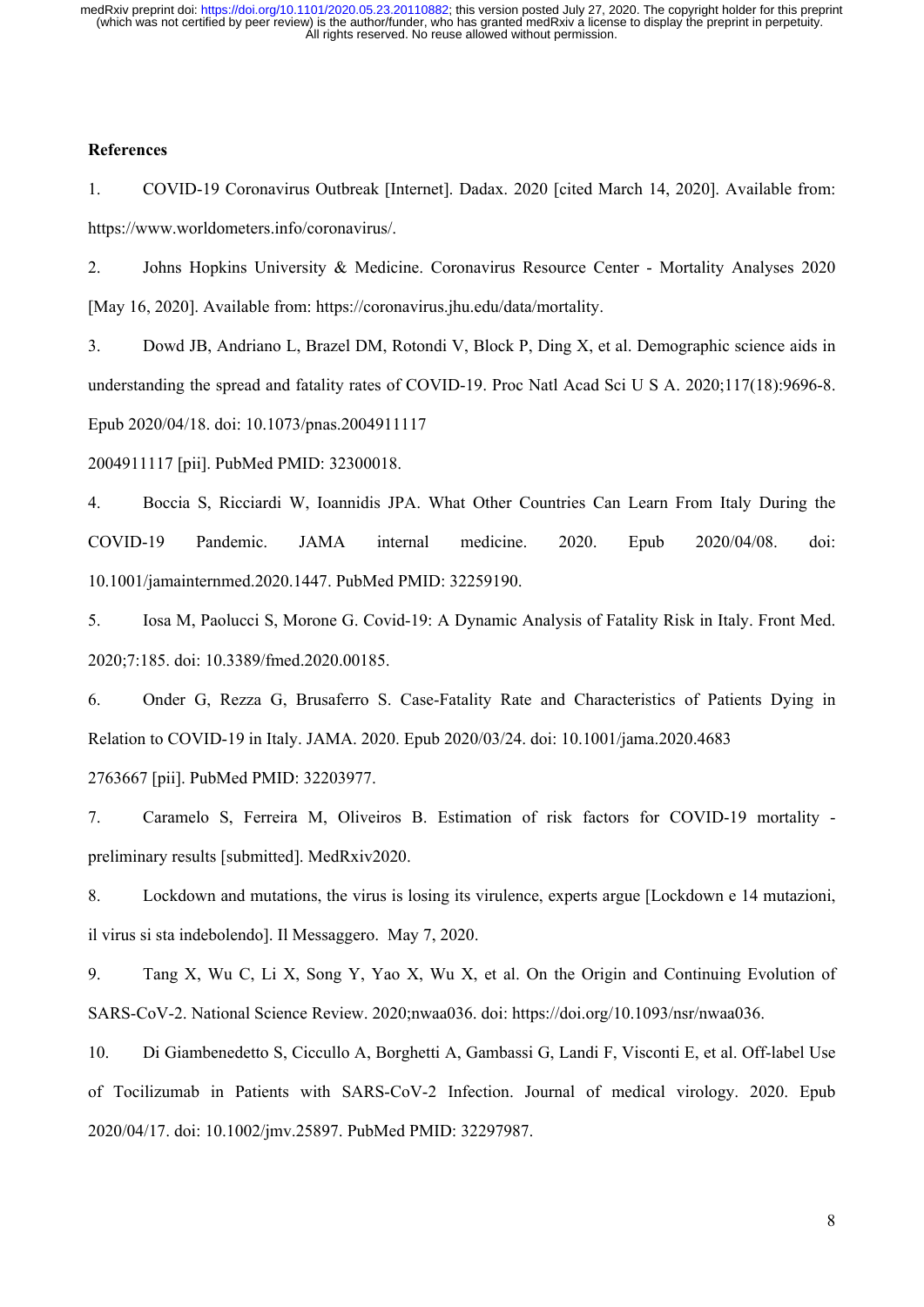11. AIFA. LMWH in adult COVID-19 patients [Eparine a basso peso molecolare nei pazienti adulti con COVID-19]. In: Italian, Medicines, Agency, editors. Rome2020.

12. Manzoli L, La Vecchia C, Flacco ME, Capasso L, Simonetti V, Boccia S, et al. Multicentric cohort study on the long-term efficacy and safety of electronic cigarettes: study design and methodology. BMC Public Health. 2013;13:883. Epub 2013/09/26. doi: 10.1186/1471-2458-13-883

1471-2458-13-883 [pii]. PubMed PMID: 24063569; PubMed Central PMCID: PMC3853622.

13. Flacco M, Acuti Martellucci, C, Bravi, F, Parruti, G, Mascitelli, A, Mantovani, L, Manzoli, L. SARS-CoV-2 lethality decreased over 1 time in two Italian Provinces. MedRxiv. 2020. doi: 10.1101/2020.05.23.20110882.

14. Italian Institute of Health. COVID-19 integrated surveillance: key national data. Italian Institute of Health, 2020.

15. Clementi N, Ferrarese R, Tonelli M, Amato V, Racca S, Locatelli M, et al. Lower nasopharyngeal viral load during the latest phase of COVID-19 pandemic in a Northern Italy University Hospital. Clin Chem Lab Med. 2020. Epub 2020/07/01. doi: 10.1515/cclm-2020-0815

/j/cclm.ahead-of-print/cclm-2020-0815/cclm-2020-0815.xml [pii]. PubMed PMID: 32598306.

16. ProtezioneCivile. COVID-19 Italia - Monitoraggio della situazione 2020 [April 6, 2020]. Available from:

http://opendatadpc.maps.arcgis.com/apps/opsdashboard/index.html#/b0c68bce2cce478eaac82fe38d4138b1.

17. MacLean O, Orton RJ, Singer JB, Robertson D. No evidence for distinct types in the evolution of SARS-CoV-2. Virus Evolution. 2020;6(1):veaa034. doi: 10.1093/ve/veaa034.

18. NIH.gov. Potential Antiviral Drugs Under Evaluation for the Treatment of COVID-19. NIH, 2020.

19. Wiersinga WJ, Rhodes A, Cheng AC, Peacock SJ, Prescott HC. Pathophysiology, Transmission, Diagnosis, and Treatment of Coronavirus Disease 2019 (COVID-19): A Review. JAMA. 2020. Epub 2020/07/11. doi: 10.1001/jama.2020.12839

2768391 [pii]. PubMed PMID: 32648899.

20. Phua J, Weng L, Ling L, Egi M, Lim CM, Divatia JV, et al. Intensive care management of coronavirus disease 2019 (COVID-19): challenges and recommendations. Lancet Respir Med. 2020;8(5):506-17. Epub 2020/04/10. doi: S2213-2600(20)30161-2 [pii]

9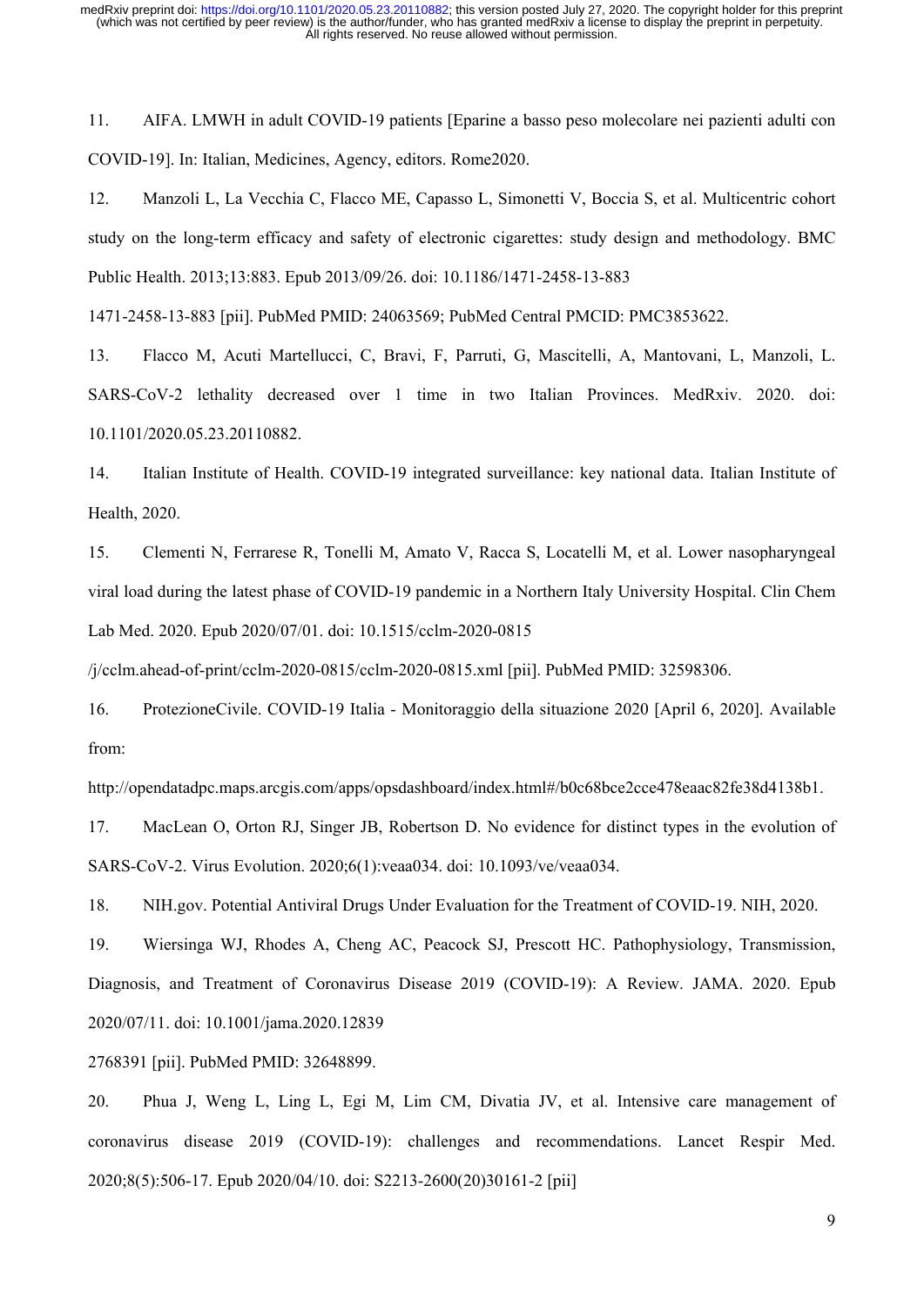10.1016/S2213-2600(20)30161-2. PubMed PMID: 32272080; PubMed Central PMCID: PMC7198848.

21. Rottoli M, Bernante P, Belvedere A, Balsamo F, Garelli S, Giannella M, et al. How important is obesity as a risk factor for respiratory failure, intensive care admission and death in hospitalised COVID-19 patients? Results from a single Italian centre. Eur J Endocrinol. 2020. Epub 2020/07/17. doi: 10.1530/EJE-20-0541. PubMed PMID: 32674071.

22. Lighter J, Phillips M, Hochman S, Sterling S, Johnson D, Francois F, et al. Obesity in patients younger than 60 years is a risk factor for Covid-19 hospital admission. Clinical infectious diseases : an official publication of the Infectious Diseases Society of America. 2020. Epub 2020/04/10. doi: 10.1093/cid/ciaa415. PubMed PMID: 32271368; PubMed Central PMCID: PMC7184372.

23. Coronavirus, la situazione in Italia [Internet]. Gedi Visual. 2020. Available from: https://lab.gedidigital.it/gedi-visual/2020/coronavirus-i-contagi-in-italia/index.php#tamponi.

24. World Health Organization. Data visualizations and mapping of registered studies for COVID-19 experimental treatments. 2020.

25. Acuti Martellucci C, Flacco, M.E., Cappadona, R., Bravi, F., Mantovani, L., Manzoli, L. SARS-CoV-2 pandemic: An overview. Advances in Biological Regulation. 2020;77. doi: 10.1016/j.jbior.2020.100736.

26. Horby P, Lim WS, Emberson JR, Mafham M, Bell JL, Linsell L, et al. Dexamethasone in Hospitalized Patients with Covid-19 - Preliminary Report. The New England journal of medicine. 2020. Epub 2020/07/18. doi: 10.1056/NEJMoa2021436. PubMed PMID: 32678530.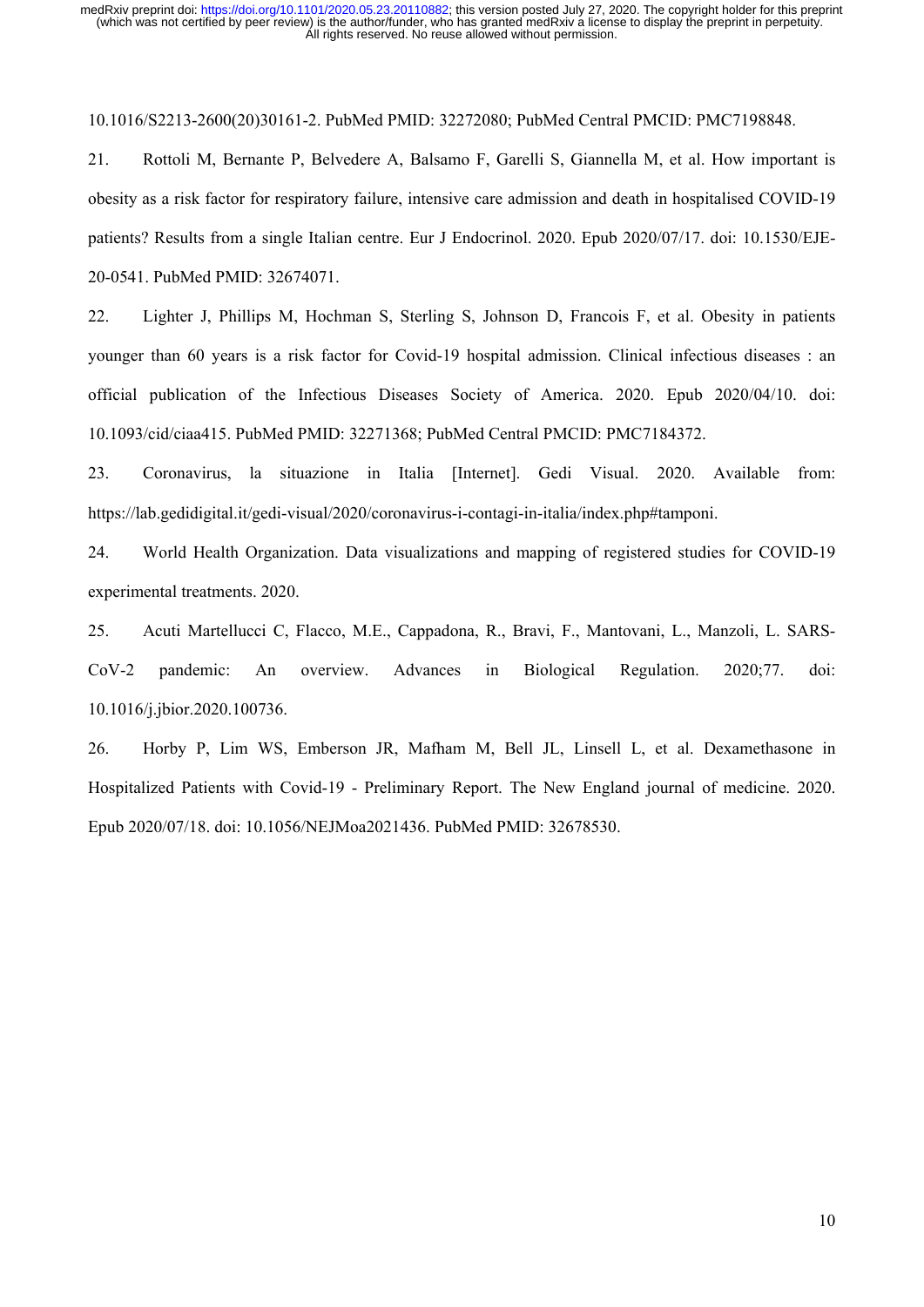|                                     | <b>Total</b><br>sample<br>$(n=2493)$ | March<br>$2020$ <sup>a</sup><br>$(n=1658)$ | April 1-May 3<br>2020 <sup>b</sup><br>$(n=835)$ | $p^*$    |
|-------------------------------------|--------------------------------------|--------------------------------------------|-------------------------------------------------|----------|
| Mean age (SD), years                | 58.6(21.1)                           | 57.6 (19.5)                                | 60.7(24.0)                                      | < 0.001  |
| Age-class in years, %               |                                      |                                            |                                                 |          |
| $ <$ 18                             | 3.6                                  | 3.1                                        | 4.4                                             | $0.10\,$ |
| $-18-39.9$                          | 15.1                                 | 14.2                                       | 16.9                                            | 0.074    |
| $-40-49.9$                          | 14.5                                 | 16.1                                       | 11.3                                            | 0.001    |
| $-50-59.9$                          | 17.6                                 | 18.8                                       | 15.3                                            | 0.034    |
| $-60 - 69.9$                        | 16.1                                 | 19.0                                       | 10.4                                            | < 0.001  |
| $-70-79.9$                          | 13.2                                 | 14.2                                       | 11.1                                            | 0.031    |
| $-280$                              | 19.9                                 | 14.6                                       | 30.5                                            | < 0.001  |
| Male gender, %                      | 47.7                                 | 51.8                                       | 39.5                                            | < 0.001  |
| Hypertension, %                     | 33.0                                 | 33.5                                       | 32.1                                            | 0.5      |
| Diabetes, %                         | 13.0                                 | 11.3                                       | 16.2                                            | 0.001    |
| Major cardiovascular<br>diseases, % | 15.5                                 | 14.1                                       | 18.4                                            | 0.004    |
| COPD, %                             | 5.1                                  | 5.4                                        | 4.7                                             | 0.5      |
| Cancer, %                           | 7.1                                  | $\ \ 8.0$                                  | 5.4                                             | 0.016    |
| Renal diseases, %                   | 5.3                                  | 4.3                                        | 7.4                                             | 0.001    |

**Table 1**. Characteristics of the sample, overall and by time of SARS-CoV-2 infection diagnosis after the first case (March 3, 2020).

**a** From March 3 to March 31, 2020. **b** From April 1 to May 3, 2020.

\* Chi-squared test for categorical variables, t-test for continuous ones.